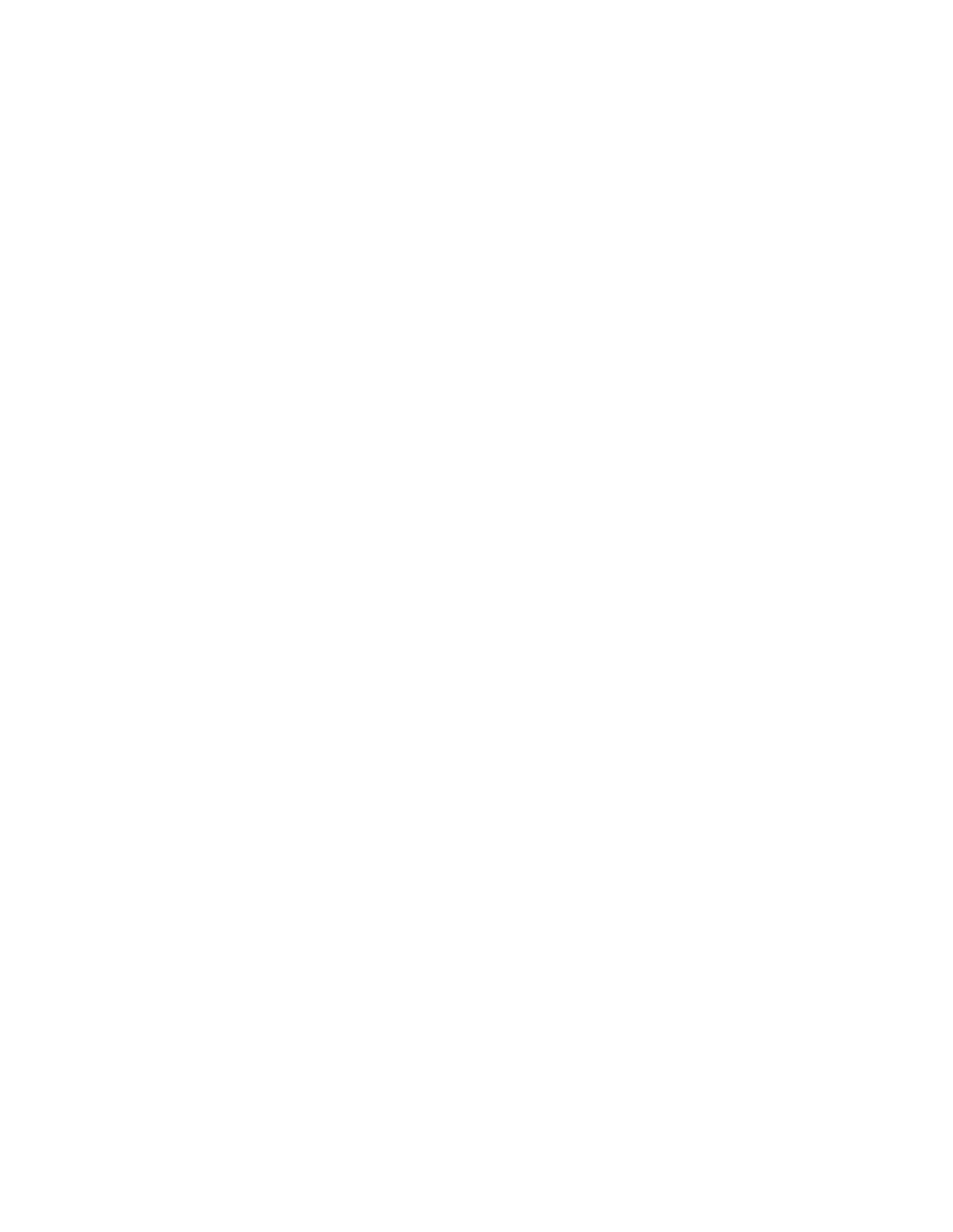# Design of Constant Modulus Modulation Considering Envelopes

#### Keisuke Kojima, Toshiaki Koike-Akino, David S. Millar, and Kieran Parsons

*Mitsubishi Electric Research Laboratories (MERL), 201 Broadway, Cambridge, MA 02139, USA kojima@merl.com*

#### Abstract:

We propose a method of designing modulation schemes for increasing Euclidean distance white minimizing power fluctuations during transitions. Simulations show that this has  $0.8 \sim$ 1.0 dB higher loss budget than DP-BPSK and 4D Simplex modulation over 6,000 km links.

OCIS codes: 060.4080 Modulation; 060.4510 Optical communications.

#### 1. Introduction

Various modulation formats have been studied for coherent optical communications [1, 2].

Typically, constellation designs are conducted such that Euclidean distance first, and then bit labeling so that we minimize Union Bound (UB), which gives an upper limit for a bit error rate (BER). This is good as long as the additive white Gaussian noise is dominant. However, this does not hold when fiber nonlinearity plays a role, in which case additional phase noise may dominate. Constant modulus constellations are shown to be effective in reducing the nonlinear interferences [3, 4]. In this paper, we extend the concept and design a constellation by simultaneously minimizing the UB and peak-to-average power ratio (PAPR). The designed constellation is a 4-dimensional (4D) code with the same spectral efficiency as dual polarization binary phase-shift keying (DP-BPSK) and 4D Simplex, and has  $0.8 \sim 1.0$  dB higher span loss budget than these according to 6,000 km transmission simulations.

#### 2. Constellation Design

We consider a modulation scheme with the same spectral efficiency as DP-BPSK. We compare with the best-known Euclidean distance optimal 4D lattice code (a.k.a. Simplex) [5, 6]. Our constellation is based on 4D code with 4 constellation points, where modulation of the orthogonal dimensions is interdependent. In addition, for every even time slots, we multiply a unitary matrix  $U = exp(A)$  with 6 degrees of freedom (DoF) [7], where A is a skew-symmetry matrix expressed as

$$
\mathbf{A} = \begin{bmatrix} 0 & a & b & c \\ -a & 0 & d & e \\ -b & -d & 0 & f \\ -c & -e & -f & 0 \end{bmatrix} . \tag{1}
$$

For arbitrary real-values of  $a \sim f$ , the multiplication of the unitary matrix U guarantees constant power at each symbol time. In order to further reduce the power variation during the transition, we optimized the constellation and the unitary matrix, by minimizing the following metric

$$
\min \quad p_{\text{union}} + \lambda \varepsilon_{\text{env}}, \tag{2}
$$

where  $\lambda$  is a weighting factor.  $p_{\text{union}}$  is an UB, which can be expressed as

$$
p_{\text{union}} = \frac{1}{M} \sum_{i=1}^{M} \sum_{j=1}^{M} d_{\text{H}}(s_i, s_j) \frac{1}{2} \text{erfc} \sqrt{\frac{d_{\text{E}}^2(s_i, s_j)}{4\sigma^2}},
$$
(3)

where *M* is the total cardinality over adjacent blocks,  $d_H$  is the Hamming distance and  $d_E$  is the Euclidean distance, over the 4D constellation points for data  $s_i$  and  $s_j$ .  $\varepsilon_{env}$  is the envelop variance taken from the center 2 symbols of 6 symbols span with 16 oversampling, which is expressed as

$$
\varepsilon_{\text{env}} = \frac{\mathbb{E}[\|\mathbf{w}_m - \mu \mathbf{1}\|^2]}{\mu^2} = \frac{NM \sum_m \|\mathbf{w}_m\|^2}{(\sum_m \mathbf{1}^T \mathbf{w}_m)^2} - 1,\tag{4}
$$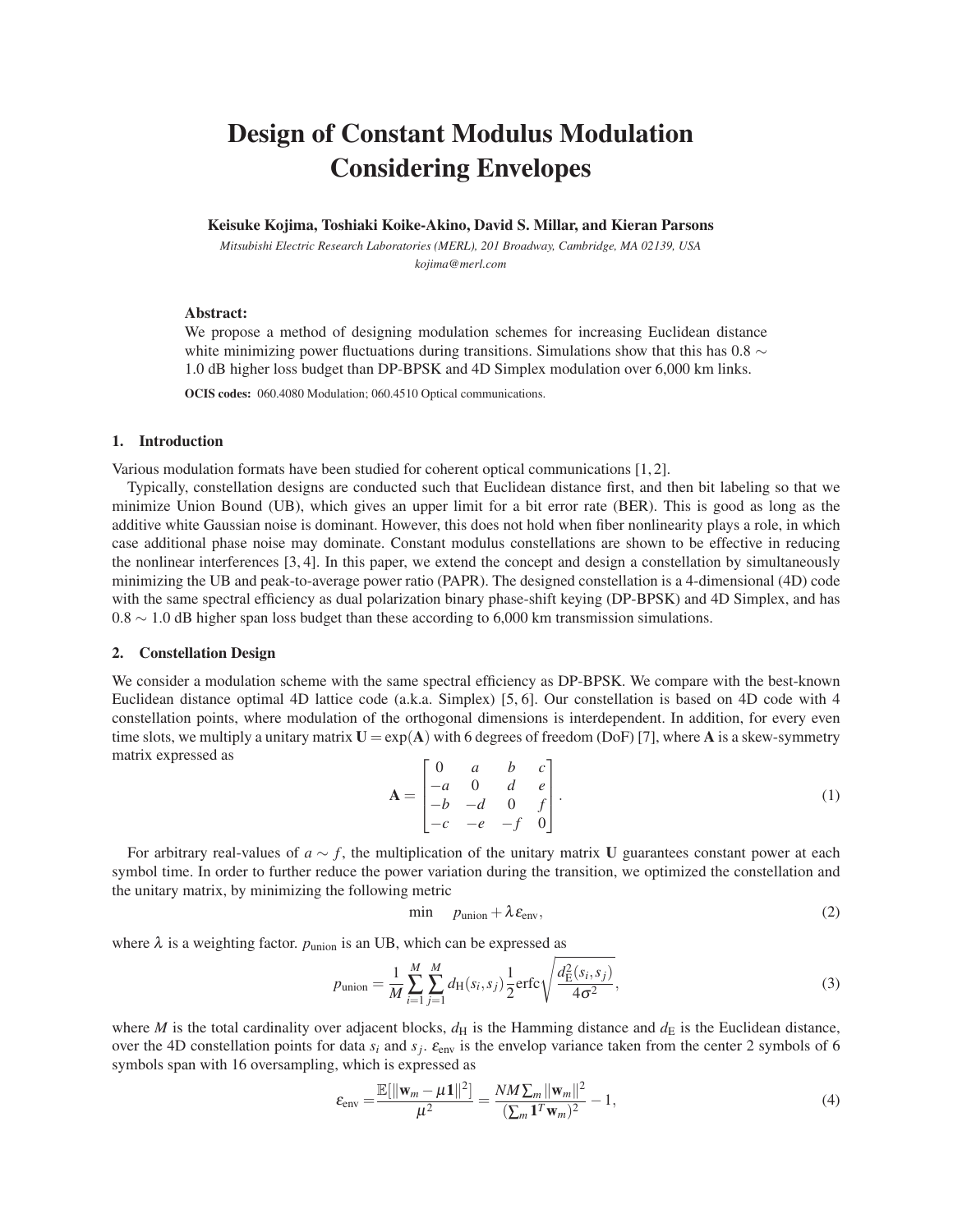where  $\mu$  is the mean of the samples,  $w_m$  is the envelope of m-th codeword given transmitter impulse response, N is the number of samplers, and 1 is a ones vector.

We used a root-raised cosine (RRC) filter with a roll-off parameter of 0.1 for the transmitter, and the covariance matrix adaptation evolutionary strategy (CMA-ES) algorithm [8] to optimize multiple parameters efficiently. After evaluating multiple results with different values of  $\lambda$ , we chose the cases of  $\lambda = 0$  and 0.01. The former corresponds to the case where only UB was optimized. The latter case takes both UB and envelope optimization into account, and their constellations are shown in Fig. 1. Note that even though constellation odd and even time slots are shown, this is purely a 4D modulation, since there is no constraint on the combination of constellation points across the time slots.



Fig. 1: Constellation of x- and y-polarizations for the odd and even time slots.

Figures 2 (a) and (b) show the envelope of the intensity of  $x$ - and  $y$ -polarizations and sum of both polarizations, before and after the RRC filter, respectively, and (c) shows the histogram of the intensity of the sum of both polarizations, all for the case of the 4D-Simplex case. Note that there is a long tail in the histogram, and the standard deviation (SD) normalized to the mean was 0.430. Figures 2 (d) through (f) are for the proposed UB and enveloped optimized modulation. The intensity distribution does not have a long tail, and the SD is 0.323.



Fig. 2: (a) Intensity (power) of x-, y-, and x+y polarizations before the RRC filtering, (b) after the RRC filtering, (c) histogram of the intensity of the  $x+y$  polarizations, for the Simplex modulation. (d), (e), (f) are for the UB and envelope-optimized modulation. Roll-off parameter of 0.1 and oversampling of 16 were used.

#### **Transmission Simulation** 3.

We simulated transmission performance over a 6,000 km standard single-mode fiber (SSMF) or 90  $%$  compensated non-zero dispersion shifted fiber (NZDSF) link at a rate of 62.5 Gb/s (31.25 GBd) per wavelength. Modulated symbols are mapped to the two-dimensions (DP-BPSK) and four-dimensions (Simplex and envelop-optimized). At the transmitter, DP-I/Q modulators were driven by rectangular pulses, filtered by a RRC filter with a roll-off parameter of 0.1. Five wavelength channels with the same modulation format were simulated with 35 GHz spacing and no optical